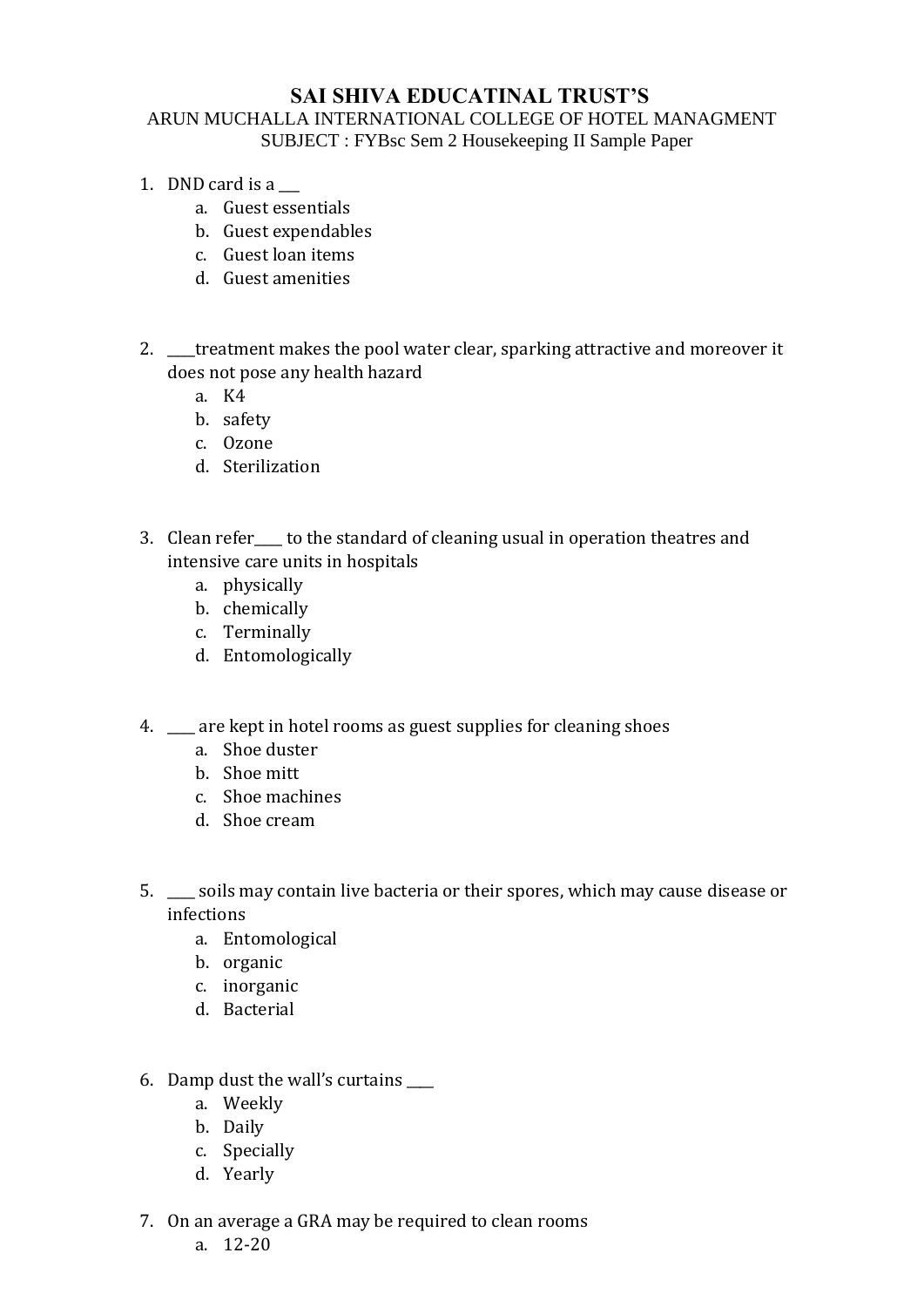- b. 10-12
- c. 20-25
- d. 6-8
- 8. Store key is a \_\_\_ key
	- a. Floor
	- b. Emergency
	- c. Supply key
	- d. Master

9. cleaning should be preferred over sweeping wherever possible

- a. Damp
- b. Dry
- c. Suction
- d. Air

10. \_\_\_\_ is a discolouring or deposition on a metal or alloy surfaces

- a. Dust
- b. Tarnish
- c. Dirt
- d. Stain

11. \_\_\_\_\_ may be dead flowers, content of wastepaper baskets and ashtrays.

- a. foreign matters
- b. dust
- c. dirt
- d. stain

12. clean means that the area should be free from harmful insects or pests.

- a. Entomologically
- b. Physically
- c. Chemically
- d. Bacteriologically
- 13. Guest \_\_\_\_\_\_\_ items that are essential to the guest room but are not expected to be taken away by the guest.
	- a. Loan
	- b. Essentials
	- c. Expandable
	- d. Amenities
- 14. Many hotels nowadays use the key system.
	- a. Card
	- b. Code
	- c. Numeric
	- d. Lock

15. Lost and found articles may be stored for \_\_\_ months.

a. 3 to 6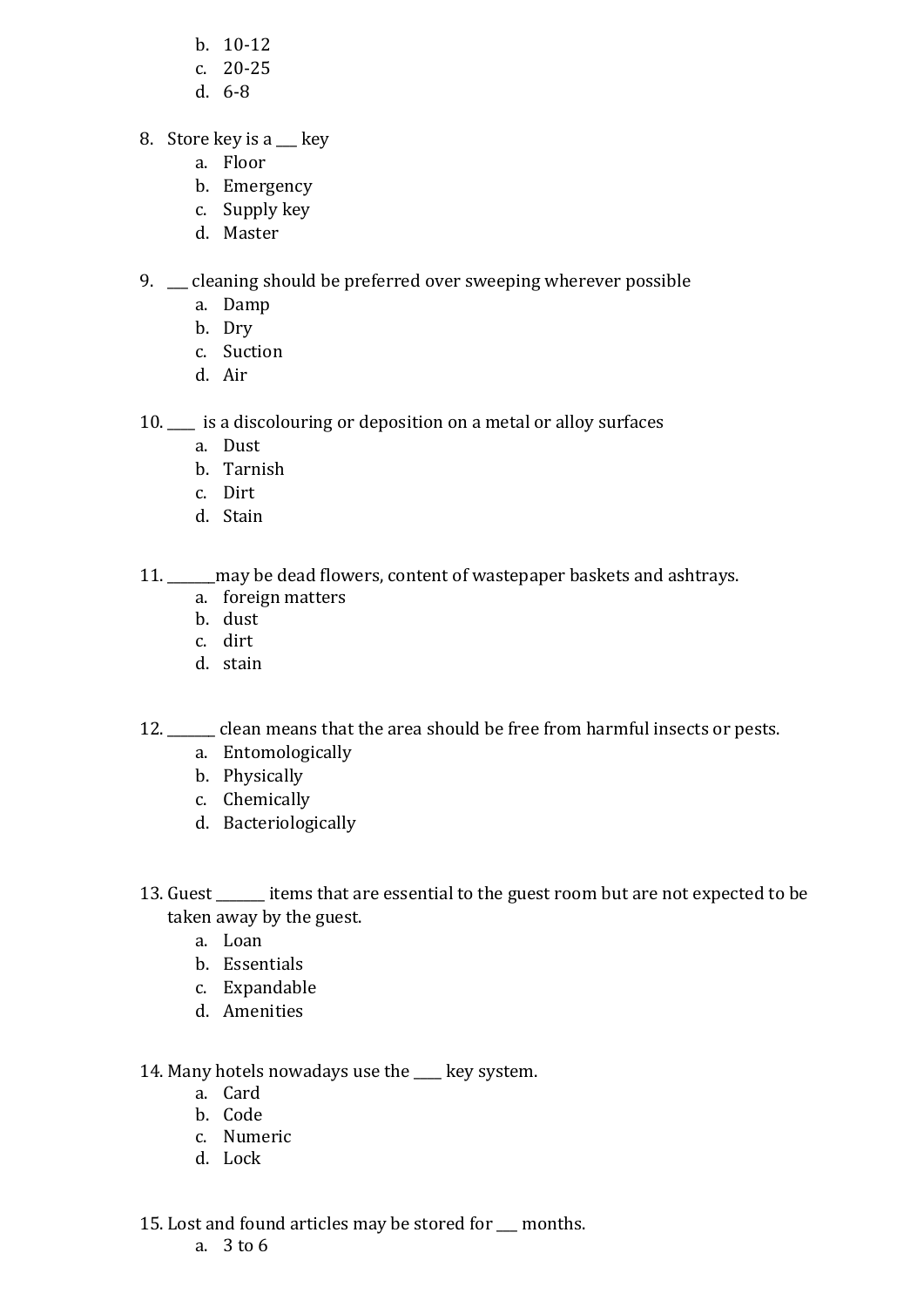- b. 4 to 8
- c. 1 to 10
- d. 20 to 30
- 16. \_\_\_\_\_\_ clean is supposed to be free from apparent dust & dirt as when wiped by hand.
	- a. Physically
	- b. Osmologically
	- c. Chemically
	- d. Entomologically

17. \_\_\_\_ Key open any internal door that has not been double locked.

- a. supply
- b. pass
- c. floor
- d. guest
- 18. They \_\_\_\_\_\_ are small pool in which alternate jets of warm water brings about a therapeutic effect.
	- a. sauna
	- b. spa
	- c. Jacuzzi's
	- d. Solariums

19. are used for conferences, exhibitions & weddings

- a. spa
- b. swimming pool
- c. Banquet halls
- d. Garden

20. The \_\_\_\_\_\_\_ may be used to counter act the smell of bleach.

- a. polish
- b. deodorizers
- c. min cream
- d. R2
- 21. Place the card on the pillow
	- a. key
	- b. DND
	- c. breakfast knob
	- d. registration
- 22.  $\frac{1}{2}$  is reducing the pest numbers or the damage caused by pest to an acceptable level.
	- a. eradication
	- b. Suppression
	- c. Prevention
	- d. Fumigation

23. The pest is an that annoys humans or animals

- a. Variation
- b. Organism
- c. Mutation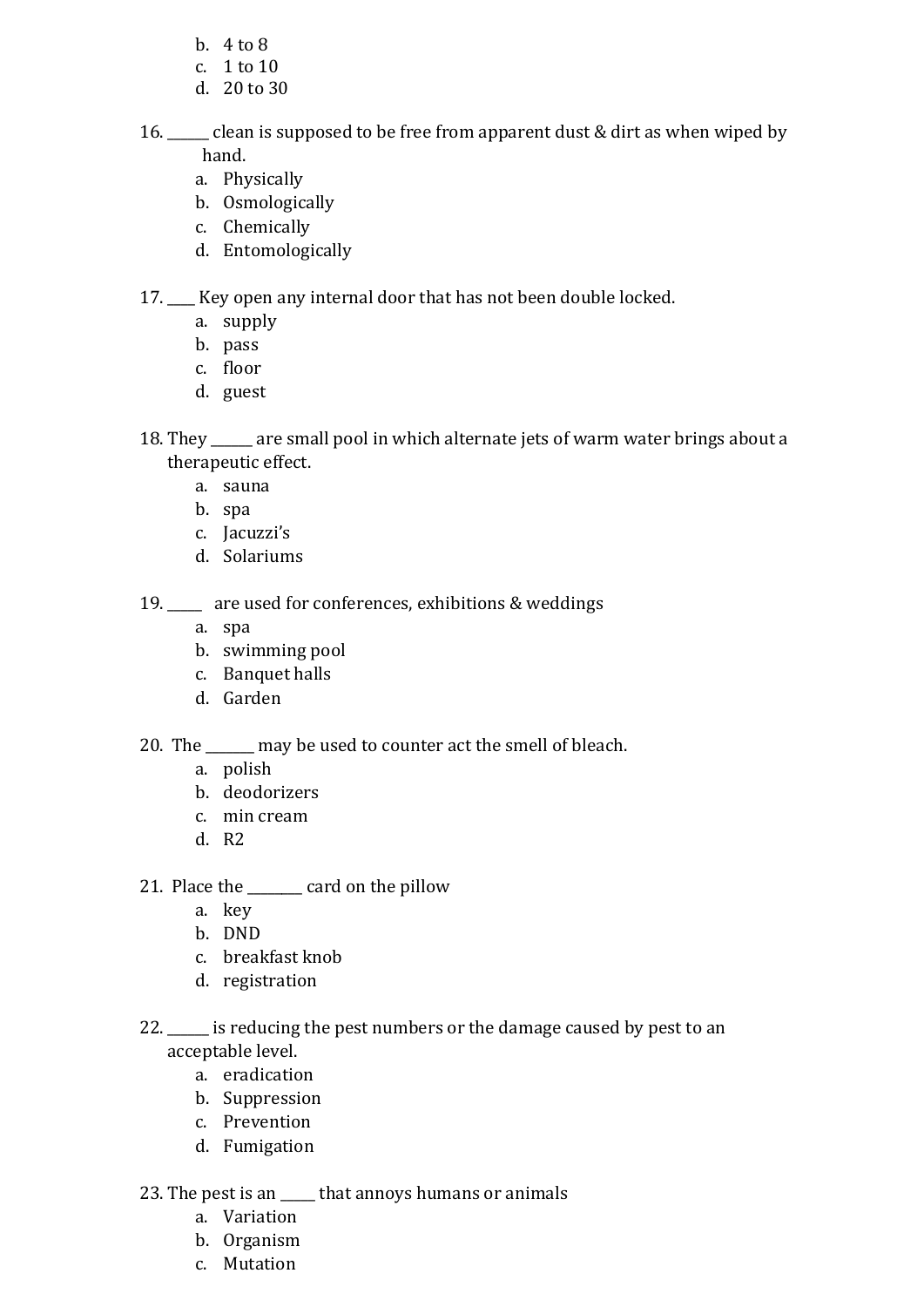- d. Homozygous
- 24. \_\_\_\_\_ is to keep a pest away from becoming a problem
	- a. sterilization
	- b. eradication
	- c. suppression
	- d. Prevention

25. Mosquitoes transmit diseases such as malaria and \_\_\_\_\_

- a. fever
- b. yellow fever
- c. head ache
- d. rashes

26. \_\_\_\_ are most commonly found pest in the industry.

- a. pigeons
- b. Spiders
- c. honey bees
- d. butterflies
- 27. All kinds of service requests such as guest supplies & amenities etc are recorded

in\_\_

- a. guest message register
- b. lost & found register
- c. housekeeping room report
- d. floor supervisor report
- 28. The prepares the H.K. room report which confirms the occupancy of the rooms in the given shift.
	- a. public area supervisor
	- b. linen room supervisor
	- c. floor supervisor
	- d. telephone supervisor
- 29. \_\_\_\_\_ is maintained at the control desk to record the departure from the guest room.
	- a. missing item register
	- b. lost & found register
	- c. departure register
	- d. message register
- 30. \_\_\_\_ is maintained for the maintenance complaints
	- a. log book
	- b. maintenance register
	- c. work order
	- d. check list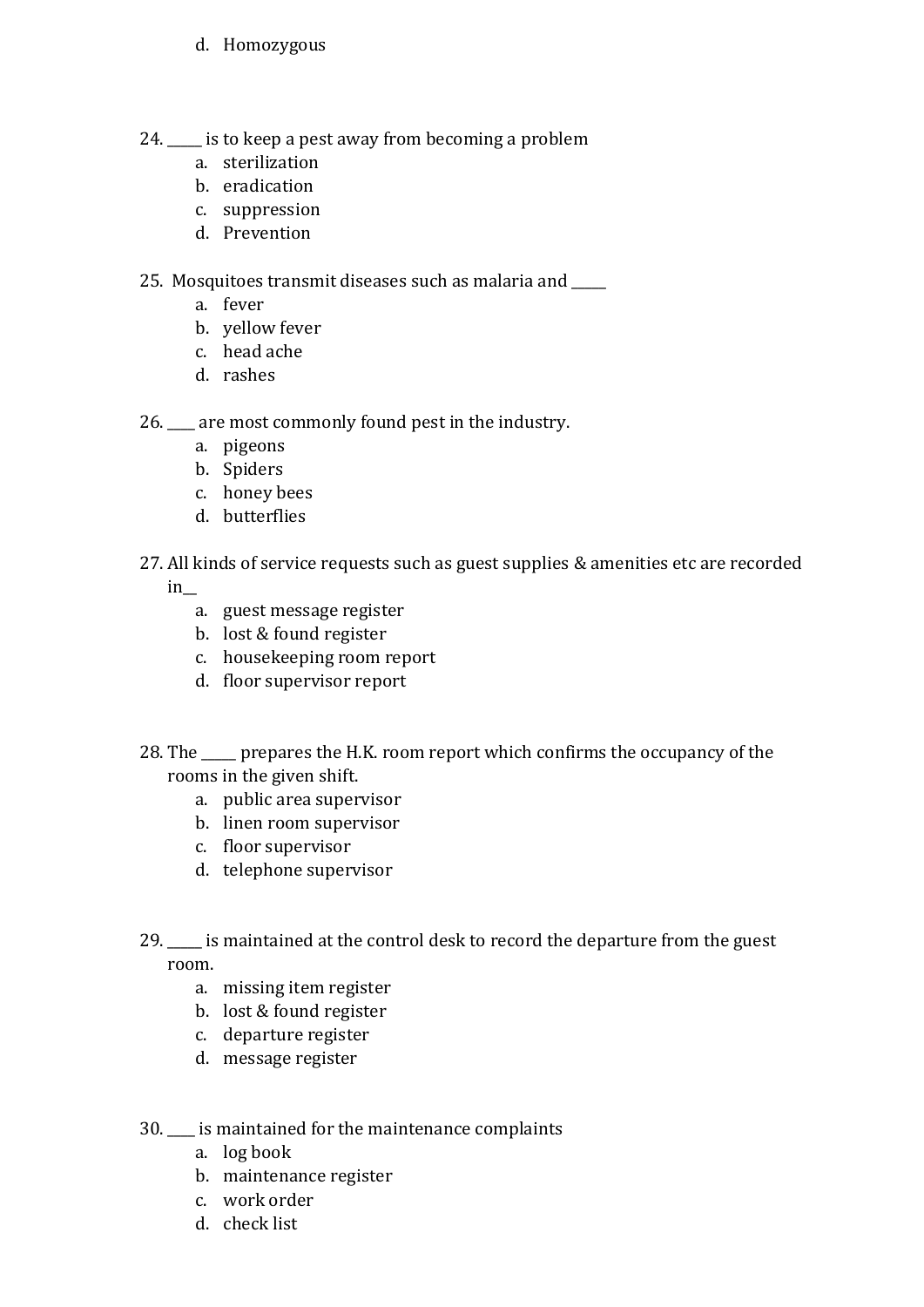31. If the room is on DND more than \_\_\_\_ hours we should inform supervisor

- a. 15
- b. 12
- c. 6
- d. 3

32. Knock the door with 10 secs gap each , \_\_\_\_ and announce "HK"

- a. twice
- b. thrice
- c. once
- d. none of the above

33. The \_\_\_\_\_ key opens all rooms on a particular floor that are not double locked.

- a. pass
- b. floor
- c. guest room
- d. pantry
- 34. \_\_\_\_\_ is Guest essential
	- a. Drinking glasses
	- b. Iron board
	- c. Face wash
	- d. flowers basket

35. A \_\_\_\_\_\_ is a document of validity that is made and given to any employee who is legally taking out of the hotel premises

- a. employee ID
- b. gate pass
- c. Passport
- d. driving license
- 36. \_\_\_\_\_\_\_ are the guest supplies that are expected to be used up or taken away by the guest on leaving the property
	- a. Guest essentials
	- b. Guest amenities
	- c. Guest expendables
	- d. Guest loan items
- 37. \_\_\_\_\_\_ is area generally has a large coffee table along with few chairs
	- a. kitchen
	- b. Dining area
	- c. Bathroom
	- d. Bedroom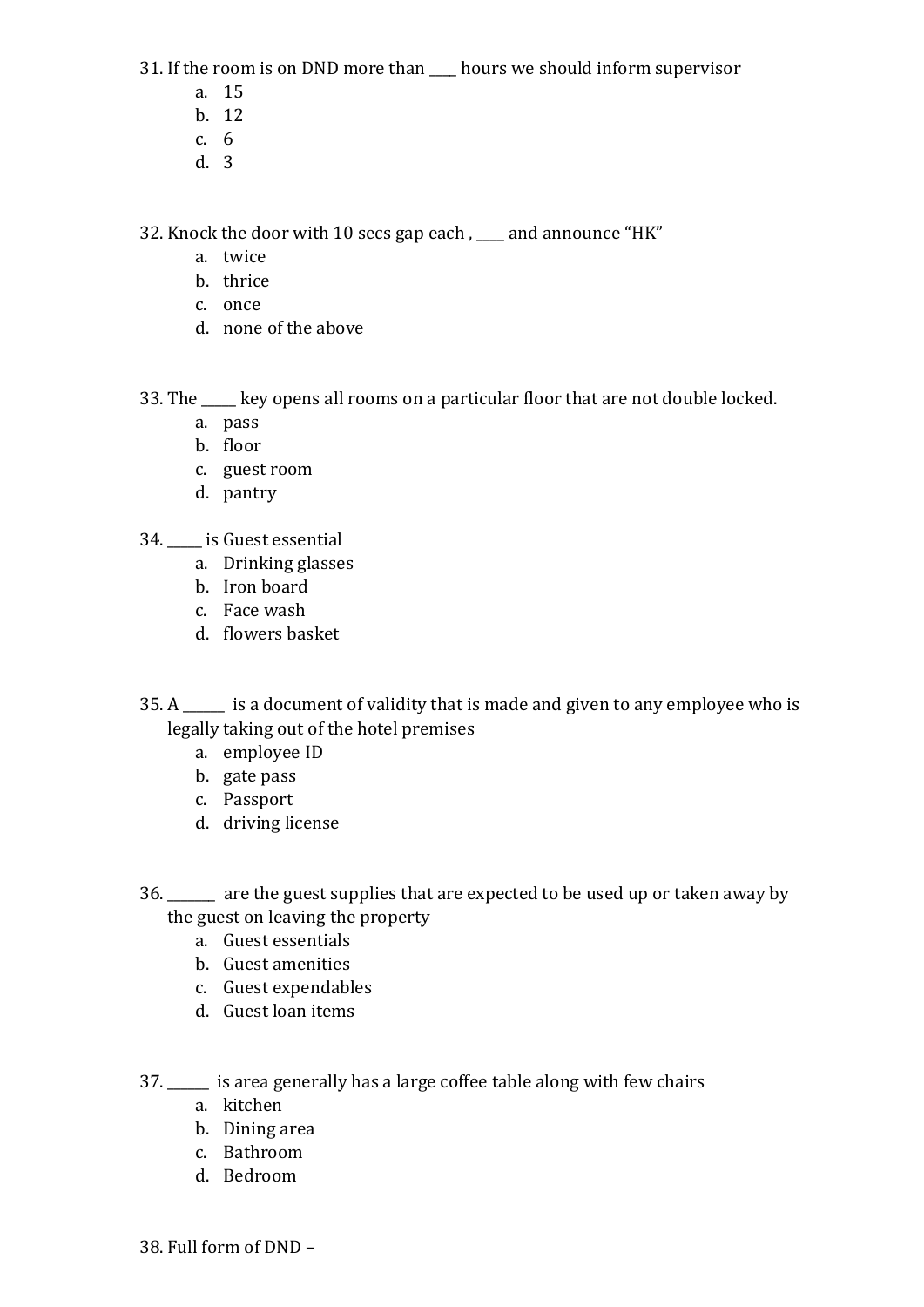- a. Double number door
- b. Do never disturb
- c. Do not disturb
- d. Day not done

39. Public urinals should be cleaned at least \_\_\_\_ times in a day

- a. 1
- b. 4
- c. 2
- d. 3
- 40. Key opens all the hotel guestrooms and often all the housekeeping storage rooms as well.
	- a. Guest room
	- b. Grandmaster
	- c. Supply
	- d. Section

## 41. Clean and \_\_\_\_the wall phone while cleaning.

- a. Polish
- b. Dry
- c. Disinfect
- d. Decorate

## 42. Room \_\_\_\_ must not have any form of tag that identifies the hotel

- a. Beds
- b. Chairs
- c. Keys
- d. Tables
- 43. Shampooing of carpets is done in
	- a. daily cleaning
	- b. weekly cleaning
	- c. spring cleaning
	- d. hourly cleaning
- 44. Full form of SC is
	- a. second class
	- b. system control
	- c. safe cleaners
	- d. scanty baggage
- 45. \_\_\_\_\_ dust lamp shades and bulbs of beside lamp.
	- a. Dry
	- b. Damp